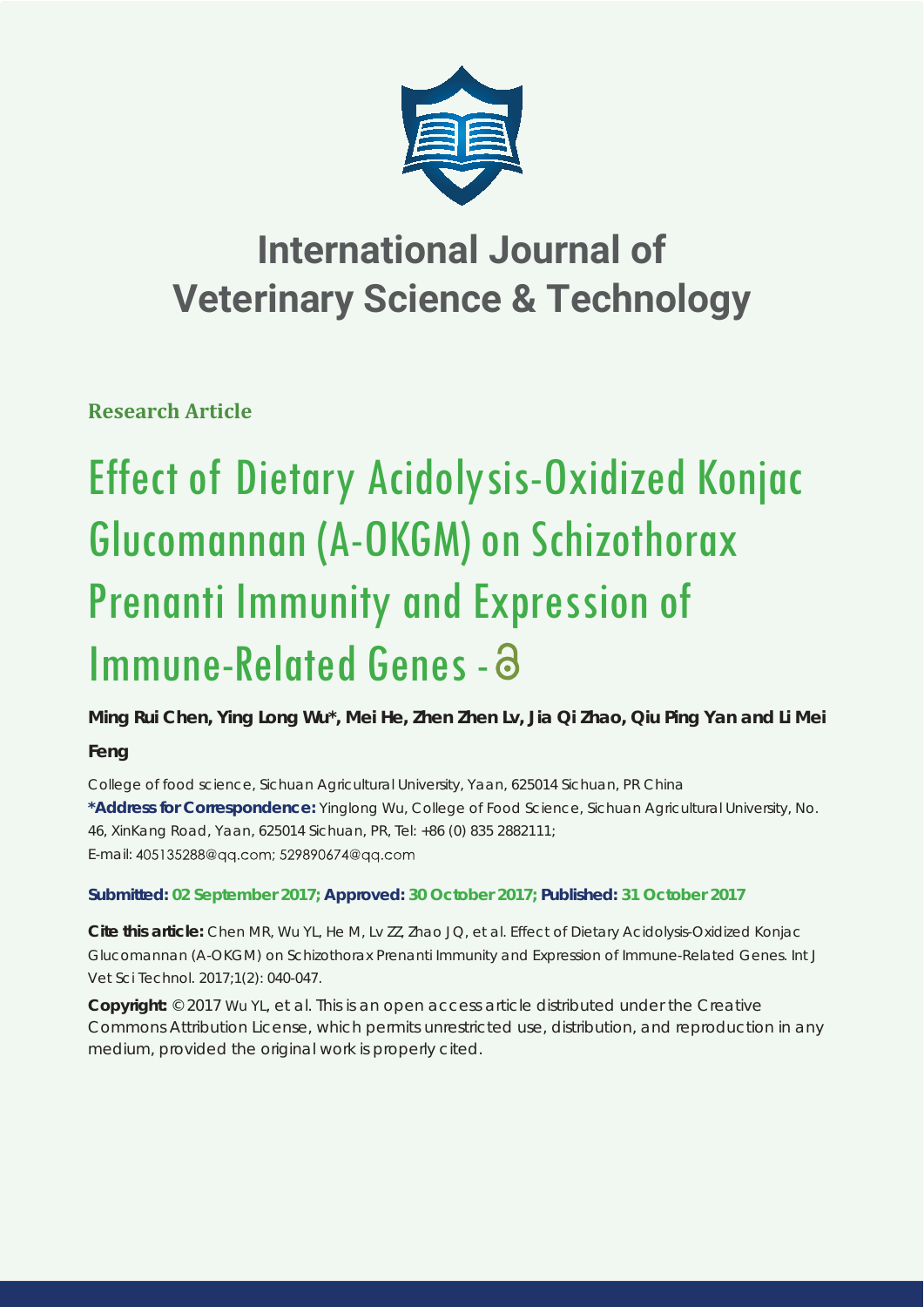#### **Abstract**

The present study was conducted to investigate the effects of dietary Acidolysis-Oxidized Konjac Glucomannan (A-OKGM) (0, 0.4, 0.8 and 1.6 %) supplementation on the immunity and immune related genes expression of *Schizothorax prenanti*. The C - Reactive Protein (CRP) level was significantly higher than that in control group, regardless of the inclusion level. Similarly, the IgM level was significantly increased by all A-OKGM diets. The lysozyme activity in fish fed with 1.6% A-OKGM was markedly different from other groups. As for immune organ index, the 1.6% A-OKGM diet group significantly increased the spleen index. The liver index in fish fed with 0.8% A-OKGM diet was significantly higher than that of control group. The 0.4% and 1.6% A-OKGM diet groups significantly up-regulated TNF*α* gene expression in anterior gut. While the 0.8% and 1.6% A-OKGM diet groups also showed a signifi cantly enhanced TNF*α* mRNA expression in mid and distal gut. The IL-1β gene expression in fish fed with 0.4% and 1.6% A-OKGM diet was significantly enhanced in anterior gut. The 0.8% and 1.6% A-OKGM diets significantly up-regualted the expression of IL-1β in distal gut. In a same pattern, the IL-6 mRNA level in 0.4% and 1.6% diet groups was significantly higher in anterior gut. The 0.8% and 1.6% A-OKGM diet groups significantly induced the *IL-6* gene expression in distal gut. Present study suggested that A-OKGM can act as immunostimulant to improve the immune indexes and up-regulate the immune-related gene expressions.

**Keywords:** Schizothorax Prenanti*;* Immunity; Acidolysis-Oxidized Konjac Glucomannan; Interleukin-1*β*; Interleukin-6; Tumor Necrosis Factor *α*

#### **INTRODUCTION**

*Schizothorax prenanti, also known as 'ya fish' (Cypriniformes, Cyprinidae, Schizothoracinae*), is an endemic cold fish in southwest part of China. It mainly reproduces in upper reaches of Yangtze River and Hanjiang River. *S. prenanti* is considered to be a good candidate for freshwater culture in China due to its delicious meat and high market value. However, *S. prenanti* is susceptible to different kinds of diseases, such as motile *aeromonad septicaemia* [1], which can affect the quality of fish. Recently, infected fish has been reported to be a problem in some fish farms. Hence, finding a solution to improve the intrinsic immunity of fish is urgent.

The intestine, being a multifunctional organ central to both nutrient uptake, pathogen recognition, has not received as much attention as the well documented primary and secondary immune tissues such as spleen, head kidney and liver during disease response and immune stimulation studies [2]. However, the research to the intestinal immunity of fish is of special interest for the fish farming industry for a number of reasons. Firstly, farmed fish kept at high breeding densities are susceptible to intestinal infections, with the gut being an important entry point for pathogens [3]. Secondly, gut microbiota which is a potential factor to modulate fish pathogens are likely to respond to dietary manipulations [4-6]. Thirdly, farmed fish are typically fed commercial pelleted feeds, which opens up gate for manipulating intestine health through the incorporation of various feed additives into the feed. Hence, a comprehensive understanding of the diet-gut interactions could aid in the development of new strategies to prevent and treat their multiple infectious diseases.

Konjac Glucomannan (KGM) which existed in the tuber of *Amorphophallus konjac* is a kind of prebiotics*.* Up to date, many authors have studied the effects of prebiotics on immunity of fish [7,8,9]. However, high molecular weight (500-2000 kDa) and viscosity of KGM impede the its applications in aquafeeds industry. So we produced Oxidized Konjac Glucomannan (OKGM). It is an oxidative degradation product of KGM with its higher purity and lower molecular weight. Nonetheless, the molecular weight of OKGM is still high. Therefore, Hydrochloric Acid (HCl) and hydroperoxide  $(H_2O_2)$  were used as degradation reagents to obtain acidolysisoxidized konjac glucomannan (A-OKGM) whose molecular weight is lower than that of OKGM. Besides, previous study showed that the molecular weight of A-OKGM is 9.8 kDa, and the functional groups of A-OKGM are as same as those of KGM [10].

In this study, we investigated the effects of A-OKGM on the expression of immune related genes in anterior intestine, mid intestine and distal intestine. Besides, the serum also was collected to analyze IgM level, C - Reactive Protein (CRP) level and the lysozyme activity. These results have profound implication for preventing the infectious diseases in *S. prenanti.* 

#### **MATERIALS AND METHODS**

#### **Preparation Of A-OKGM**

50 g KGM (KGM was purchased from PaiTe konjac biological technology co. ltd. The purity is 95%) was dissolved in 250 ml 40% ethanol solution, stirring 5 min at 180 r/min under 40°C, used 10% HCl to set pH to 4.3, then added 8.75 ml  $H_2O_2(30%)$  into the liquid 3 times in 30 min at 10 min intervals, 4 h later, added  $\text{Na}_2\text{SO}_3$  (1 mol/L) to terminate the reaction, added 10% NaOH to adjust pH to 7, filtrated with vacuum filter, washed OKGM three times with 50%, 70% and 90% ethanol, filtrated 3 times individually. The moisture contents were subsequently dried at 90°C in the drum wind drying oven, grinded to granule can be through 120 mesh sieve, and then we got the OKGM. 50 g OKGM (obtained from the above step) was suspended in 350 ml absolute alcohol and 100 ml concentrated hydrochloric (HCl) acid (36% v/v), the suspension was magnetically stirred for 2 h at room temperature, then washed with 70% ethanol until the washings became neutral. The samples were then left in a fume hood before being subjected to vacuum-drying at 30°C for 16 h, then we got the A-OKGM.

#### **Diets composition**

The A-OKGM was tested at three supplemented levels of 4.0, 8.0, 16.0 g kg<sup>-1</sup>. The diet without A-OKGM was used as control, Diets meet all nutritional requirements for *S. prenanti* and were manufactured through the formulation (Table 1).

#### **Feeding trials**

200 fish were transferred from a local farm (Yuquantown, Tianquan, Yaan, Sichuan, China) to the laboratory of Functional food of Sichuan Agriculture University where they were allowed to adapt to the environment for three weeks in the indoor 12 fiberglass tanks (50 cm  $\times$  70 cm  $\times$  40 cm), and thereafter 120 healthy and robust fish were selected for experimental use and they were divided into 4 groups randomly, every group (30 fish) was reared in 3 fiberglass tanks (50 cm  $\times$  70 cm  $\times$  40 cm) at the temperature of 15-25, under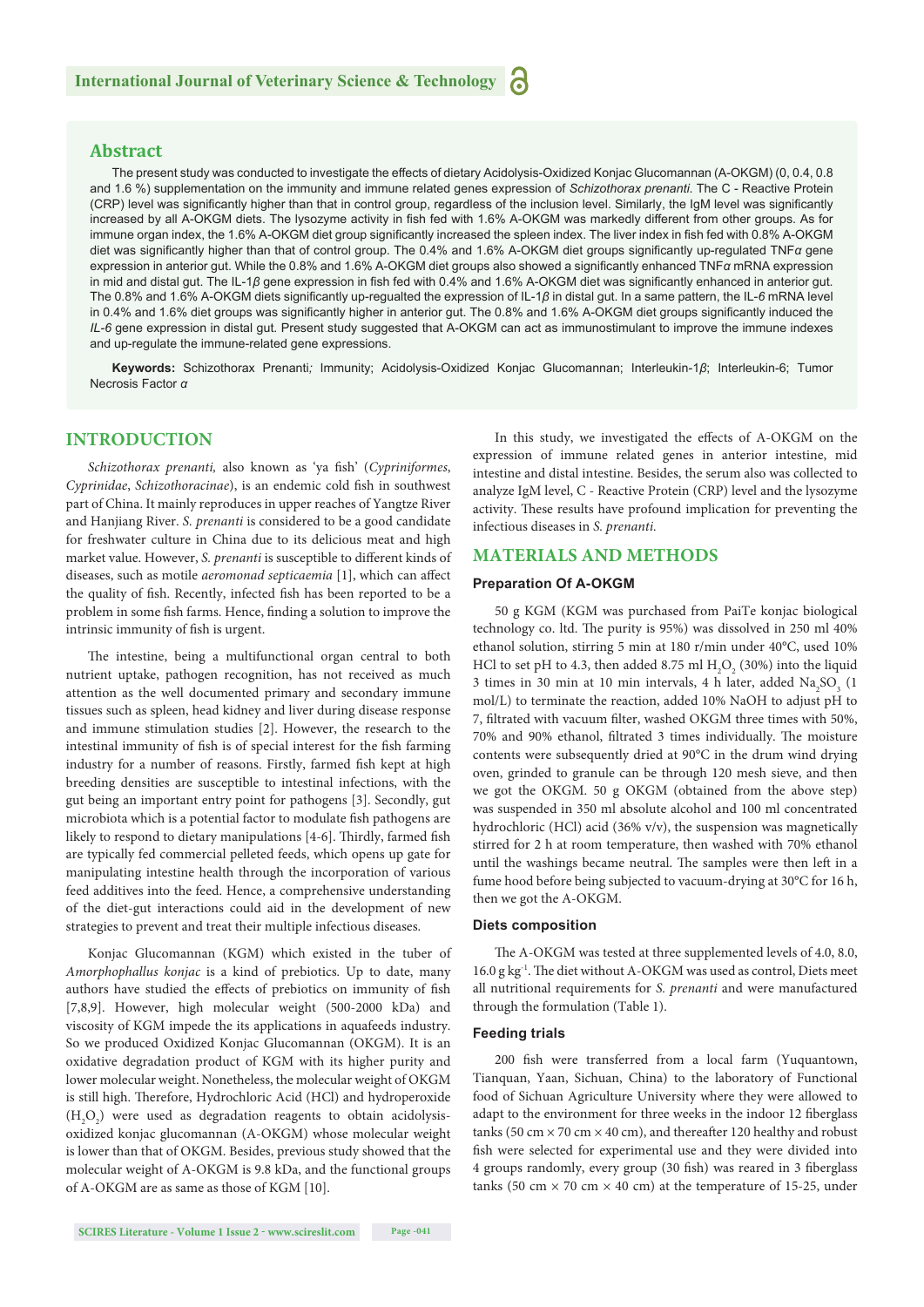**Table 1:** Formulation of experimental diets.

| <b>Diets</b>                             | Control  | A-OKGM         |       |       |
|------------------------------------------|----------|----------------|-------|-------|
| Formulation (%)                          | 1        | $\overline{2}$ | 3     | 4     |
| A-OKGM                                   | $\Omega$ | 0.40           | 0.80  | 1.60  |
| Fish meal                                | 42.00    | 42.00          | 42.00 | 42.00 |
| Rapeseed oil                             | 3.00     | 3.00           | 3.00  | 3.00  |
| Soybean meal                             | 21.00    | 21.00          | 21.00 | 21.00 |
| Flour                                    | 20.00    | 20.00          | 20.00 | 20.00 |
| Starch                                   | 10.00    | 9.60           | 9.20  | 8.40  |
| <b>Bran</b>                              | 1.00     | 1.00           | 1.00  | 1.00  |
| Vitamin premix +<br>choline <sup>a</sup> | 0.50     | 0.50           | 0.50  | 0.50  |
| Mineral premix <sup>b</sup>              | 1.00     | 1.00           | 1.00  | 1.00  |
| $Ca(H_2PO_4)_2$                          | 1.50     | 1.50           | 1.50  | 1.50  |
| Total                                    | 100      | 100            | 100   | 100   |
| Nutrition level (%)                      |          |                |       |       |
| Crude protein                            | 35.2     | 35.2           | 35.2  | 35.2  |
| Crude lipid                              | 8.19     | 8.19           | 8.19  | 8.19  |
| TE (MJ/kg) <sup>c</sup>                  | 16.53    | 16.46          | 16.39 | 16.31 |
| Ca                                       | 2.02     | 2.02           | 2.02  | 2.02  |
| P                                        | 1.52     | 1.52           | 1.52  | 1.52  |
| Lys                                      | 2.87     | 2.87           | 2.87  | 2.87  |
| $Met + Cys$                              | 1.32     | 1.32           | 1.32  | 1.32  |

Vitamin provides for per kg diet: VA 5000 IU; VD 1000 IU; VE 30 IU; VK 2.5 mg; VB<sub>1</sub> 5 mg; VB<sub>2</sub> 8 mg; VB<sub>6</sub> 7 mg; VB<sub>12</sub> 0.01 mg; Niacin 30 mg; pantothenic acid 25 mg; folic acid 0.5 mg; biotin 0.2 mg; VC 35 mg; Inositol 50 mg; choline chloride 700 mg.

<sup>b</sup>Mineral provides for per kg diet: Mn 10 mg; Zn 30 mg; Fe 60 mg; Cu 3 mg; I 1 mg; Se 0.2 mg.

c Total Energy (TE) is calculated value. Other nutrient levels are measured values.

natural photoperiod (12L:12D). The tanks were aerated to maintain the dissolved oxygen levels at saturation, and water in each tank was replenished 100% daily. Each group was fed with experimental diet (control and diets added 4.0, 8.0, 16.0 g kg<sup>-1</sup> A-OKGM) for two months.

#### **Sampling**

At the end of the experiment, 24 h after the last feeding, fish were killed by a blow to the head. Blood samples (10 fish/each group) were collected from the caudal vein before the dissection of fish. The blood samples were centrifuged at 3000 g for 10 mins at 4°C after clotted, and the supernatants were collected as serum which were used to analyze IgM level, C-Reactive Protein (CRP) level and lysozyme activity. For RNA extraction, the anterior intestine, mid intestine (section between the distal end of the anterior intestine and the increase in diameter indicating the start of the distal intestine) and distal intestine (from the distal end of the mid intestine to the anus) of three fish from each replicate tank were dissected and pulverized with mortars under liquid nitrogen and stored at -80°C for later use. For each group, 4 fish were used for determination of visceral index.

#### **Biochemical analysis**

The fish C - Reactive Protein (CRP) and IgM level was determined through ELISA Kits which purchased from Shanghai Yaji biotechnology Institute (Shanghai, China). Lysozyme activity was determined via the commercial kit (Nanjing, Jiangsu, China) according to manufacturer's instruction. The visceral index was calculated by the following equations:

Spleen index = weight of spleen/body weight.

Head kidney index = weight of head kidney/body weight.

Gut index = weight of gut/body weight.

Mesonephros index = weight of mesonephros/body weight.

Liver index= weight of liver/body weight.

#### **Total RNA Extraction and Cdna Synthesis**

The total RNA was extracted from anterior, mid and distal intestine samples using RNA isolater reagent (VazymE, Nanjing, China) and treated with RNase-free  $H_2O$  to the final volume of 20 μL and the integrity of RNA was tested by electrophoresis in 1.0% agarose gel. Moreover, the quantity of isolated RNA were later determined by measuring the absorbance at 260 and 280 nm. After that, 6 μl of the total RNA was used to synthesize the first-strand cDNA by HiScript<sup>®</sup>1st Strand cDNA Synthesis Kit (VazymE, Nanjing, China) according to the manufacturer's instruction, and the cDNA was stored at -80°C for later use.

#### **RT-qPCR**

The CFX96 real-time PCR (Bio-Rad) and SYBR Green (VazymE, Nanjing, China) were performed to analyze the expression of immune related genes, and all the genes were designed from the existed sequences of *Carassius auratus* (KF767100.1), *Cyprinus carpio* (KF844251.1), *Danio rerio* (AB183467.1). (Table 2) listed all the primers used in our study. The primer of  $\beta$ -actin was designed as housekeeping gene from *S. prenanti β*-actin sequence (JQ013000). The RT-PCR was performed with final volume of 10 μl, each reaction contained 5 μl of AceQ qPCR SYBR Green Master Mix (VazymE, Nanjing, China), 0.25 μl of each primer, 1 μl of cDNA and 3.5 μl RNase-free  $H_2O$ . The amplification of each gene consisted of 95°C for 3 min, followed by 39 cycles of 95°C for 10 s and Annealing temperature for 30 s. After each run, we generated the melting curves which were used to ensure the specificity of primers by increasing the temperature from 65°C for 5 s to 95°C, at 0.5°C/s. All of the reaction were in triplicate. Gene expression results were analyzed using the 2-ΔΔCt method. Moreover, the products of RT-PCR were tested by electrophoresis in 2.0% agarose gel (Figure 1).

#### **Statistical Analysis**

All data is presented as the mean  $\pm$  S.M. Data was subjected to one-way ANOVA and Duncan's multiple range tests using the software SPSS 16.0 statistical software package (SPSS Inc., Chicago, IL, USA). Differences were considered significant at  $P < 0.05$ .

#### **RESULTS**

#### **Visceral index**

As seen from table 3, spleen index in fish fed with 1.6% A-OKGM was significantly different  $(P < 0.05)$  from other groups. Similarly, the liver index in fish fed with 0.8% A-OKGM was markedly higher ( $P <$ 0.05) than that in control group. There was no significant difference  $(P > 0.05)$  in head kidney index, gut index and Mesonephros index among all groups.

#### **Immune parameters**

As is shown in figure 2, the CRP and IgM level in fish fed with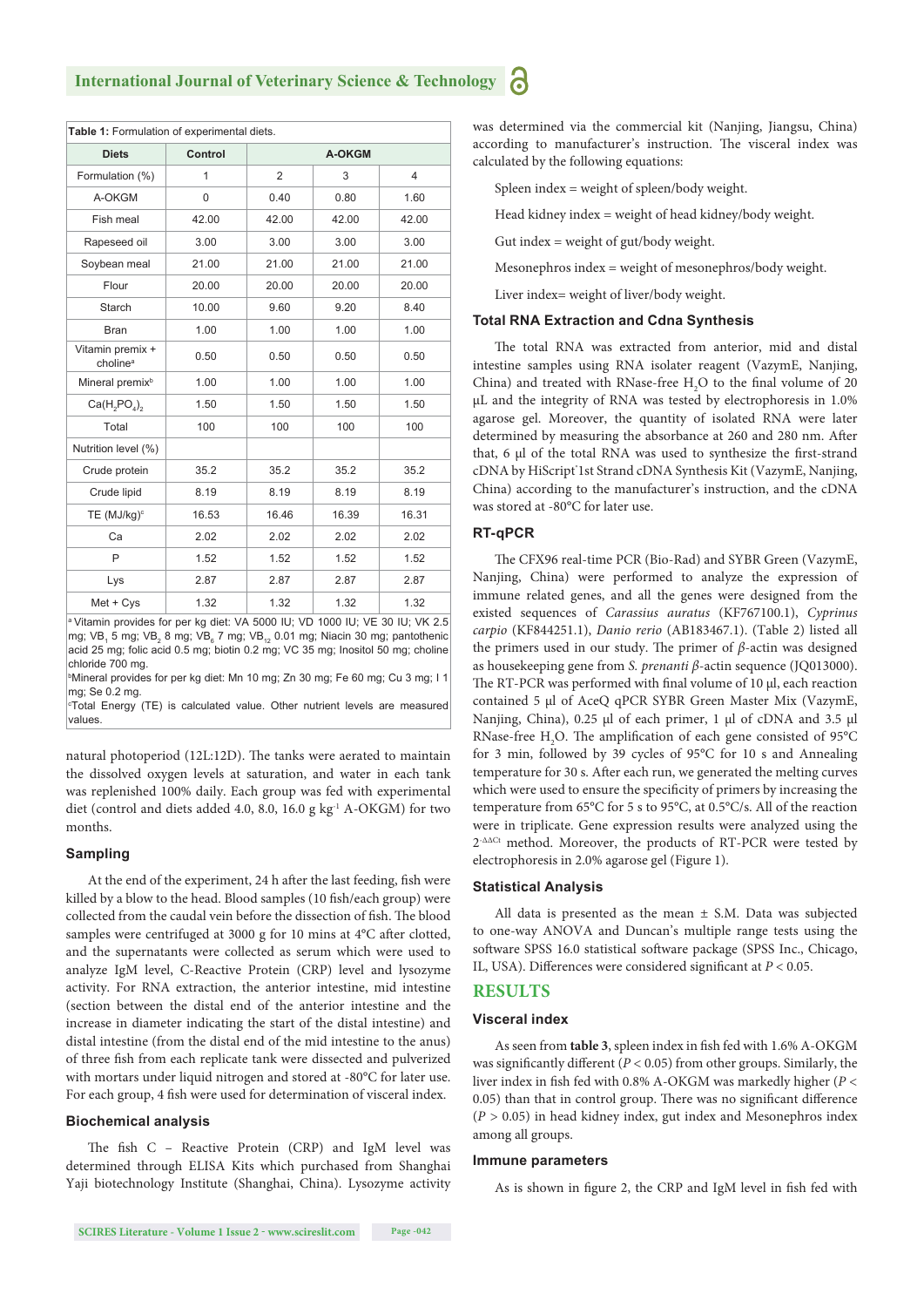| Table 2: Primers used in real-time PCR analysis. |                             |                                             |     |                       |  |  |  |
|--------------------------------------------------|-----------------------------|---------------------------------------------|-----|-----------------------|--|--|--|
| Genes                                            | Forward primer (5'-3')      | Reverse primer (5'-3')<br>Product size (bp) |     | Annealing temperature |  |  |  |
| $TNF\alpha$                                      | <b>TGTCTGCTTCACGCTCAACA</b> | AATGGATGGCWGCCTTGGA                         | 116 | 59 °C                 |  |  |  |
| IL-1 $\beta$                                     | GGTGGTGAACATCATCATTGC       | AGACGCTCTTCGATCACATTC                       | 120 | 55.7 °C               |  |  |  |
| IL-6                                             | CCACCTGTAACCATAAGAAAAGAAC   | TTGCTCAAAATCTGTCCCCAT                       | 120 | 59.5 $°C$             |  |  |  |
| β-actin                                          | GATTCGCTGGAGATGATGCT        | CGTTGTAGAAGGTGTGATGCC                       | 218 | 55.8 $^{\circ}$ C     |  |  |  |

| Table 3: Effect on Visceral index of S. prenanti by A-OKGM.                                                                                             |                                  |                                   |                                   |                                   |  |  |  |
|---------------------------------------------------------------------------------------------------------------------------------------------------------|----------------------------------|-----------------------------------|-----------------------------------|-----------------------------------|--|--|--|
| Group                                                                                                                                                   | Control                          | A-OKGM                            |                                   |                                   |  |  |  |
|                                                                                                                                                         | 1(0)                             | $2(0.4\%)$                        | $3(0.8\%)$                        | $4(1.6\%)$                        |  |  |  |
| Head kidney index                                                                                                                                       | $0.0003 \pm 0.00005$             | $0.0004 \pm 0.0001$               | $0.0003 \pm 0.00003$              | $0.0003 \pm 0.00002$              |  |  |  |
| Mesonephros index                                                                                                                                       | $0.0023 \pm 0.00028$             | $0.0026 \pm 0.00031$              | $0.0032 \pm 0.00021$              | $0.0027 \pm 0.00044$              |  |  |  |
| Spleen index                                                                                                                                            | $0.0014 \pm 0.00013^{\circ}$     | $0.0011 \pm 0.00024$ <sup>a</sup> | $0.0011 \pm 0.00024$ <sup>a</sup> | $0.0023 \pm 0.00036^{\circ}$      |  |  |  |
| Gut index                                                                                                                                               | $0.0122 \pm 0.00112$             | $0.0118 \pm 0.00056$              | $0.0127 \pm 0.00111$              | $0.0139 \pm 0.00033$              |  |  |  |
| Liver index                                                                                                                                             | $0.0140 \pm 0.0007$ <sup>a</sup> | $0.0147 \pm 0.00005$ <sup>a</sup> | $0.0166 \pm 0.00031$ <sup>b</sup> | $0.0151 \pm 0.00023$ <sup>a</sup> |  |  |  |
| The observed values were expressed as mean $\pm$ S.E. Mean values with different superscripts are significantly $(P < 0.05)$ different from each other. |                                  |                                   |                                   |                                   |  |  |  |

A-OKGM diets was significantly higher  $(P < 0.05)$  than that in control group, regardless of inclusion level. Lysozyme activity in fish fed with 1.6% A-OKGM diet was significantly increased ( $P < 0.05$ ). However, there is no significantly difference among other groups.

#### *S. Prenanti* **Tnf***α* **Mrna Expression**

As is shown in figure 3. In the anterior intestine, the TNF*α* expression in fish fed with 0.4 and 1.6% A-OKGM diets was significantly increased ( $P < 0.05$ ). In the mid intestine, the TNF $\alpha$ mRNA level in fish fed with 0.8% and 1.6% A-OKGM diets was significantly higher ( $P < 0.05$ ) than that in control group. In the distal intestine, the TNF $\alpha$  expression was significantly promoted ( $P < 0.05$ ) by both 0.8% and 1.6% A-OKGM diets.

#### *S. prenanti* **IL-***1β* **mRNA expression**

As is shown in figure 4. In the anterior intestine, the expression of IL-1 $β$  in fish fed with 0.4% and 1.6% A-OKGM diets was significantly increased (*P <* 0.05) when compared with other groups. However, the IL-1 $\beta$  expression in mid intestine didn't reach significant level (*P >* 0.05). In the distal intestine, the 0.8% and 1.6% A-OKGM diets significantly promoted ( $P < 0.05$ ) the expression of IL-1 $\beta$ .

#### *S. prenanti* **IL-***6* **mRNA expression**

As seen from **figure 5.** In the anterior intestine, the IL-6 expression in fish fed with 0.4% and 1.6% A-OKGM diets was significantly higher (*P <* 0.05) than that in control group. However, in the mid intestine, there was no significantly difference  $(P > 0.05)$  in IL-6 mRNA level between each group after the feeding trial. In the distal intestine, the expression of IL-6 in fish fed with 0.8% and 1.6% A-OKGM diets was significantly higher  $(P < 0.05)$  when compared with control group.

#### **DISCUSSION**

KGM consists of *β*-D-glucose and *β*-D-mannose monomers mainly connected by *β*1, 4-glycosidic bonds, with some side chains connected through *β*1, 3-glycosidic bonds [11]. KGM is a kind of Polysaccharides with prebiotic property. It has been well established that host exhibited better growth performance and higher expression of immune regulatory genes after administrated with prebiotics [12,13]. Recently, KGM has been applied in various kinds of field due to its structure, such as film preparation in drug and food industries [14,15]. However, high viscosity and molecular weight of KGM



impede its application in aquaculture field. Hence it is necessarily to have KGM with lower viscosity and molecular weight. Our previous study has showed that the *S. Prenanti* exhibited a greater immunity and growth performance after fed with the diet supplemented with OKGM [16]. Nevertheless, the viscosity and molecular weight of OKGM was still too high, and we further degraded OKGM with Hydrochloric acid to obtain A-OKGM. [17] Showed that dietary pulverized KGM suppressed allergic rhinitis-like symptoms in mice upon immunization and nasal sensitization with ovalbumin. Moreover, [18]. Reported that acid-hydrolyzed KGM exerted a greater prebiotic effect than does KGM in BALB/c mice. In our present study, A-OKGM, as a potential prebiotic, have a positive effects on the serum immune parameters and immune genes expression in the gut of *S. Prenanti.* 

Fish have both a well-developed innate and an adaptive immune system [19-21]. The innate immune system consists of specialized cells such as granulocytes, macrophages, cytotoxic cells and dendritic cells, and a number of proteins that play a pivotal role in protecting fish against pathogenic infection. Lysozyme is an paramount parameter in innate immune system, which exists both in vertebrate and invertebrate. [22,23] demonstrated that serum lysozyme activity in 2 g  $kg<sup>-1</sup>$  MOS diet group of rainbow trout was significantly increased. The serum lysozyme activity of *Carassius auratus gibelio* was significantly higher in the treatment group of  $480 \text{ mg} \text{ kg}^{-1} \text{ MOS}$ than the control group [24]. Moreover, *Labeo rohita* fed with 100-500 mg kg<sup>-1</sup> β-glucan for 56 days also showed significantly higher serum lysozyme activity compared to control fish [25,26]. Demonstrated that lysozyme activity was significantly higher than other groups when red sea bream was fed with the diet (0.1% *β*-glucan in combination with 0.025% HK-LP). Due to the fact that the molecular structure of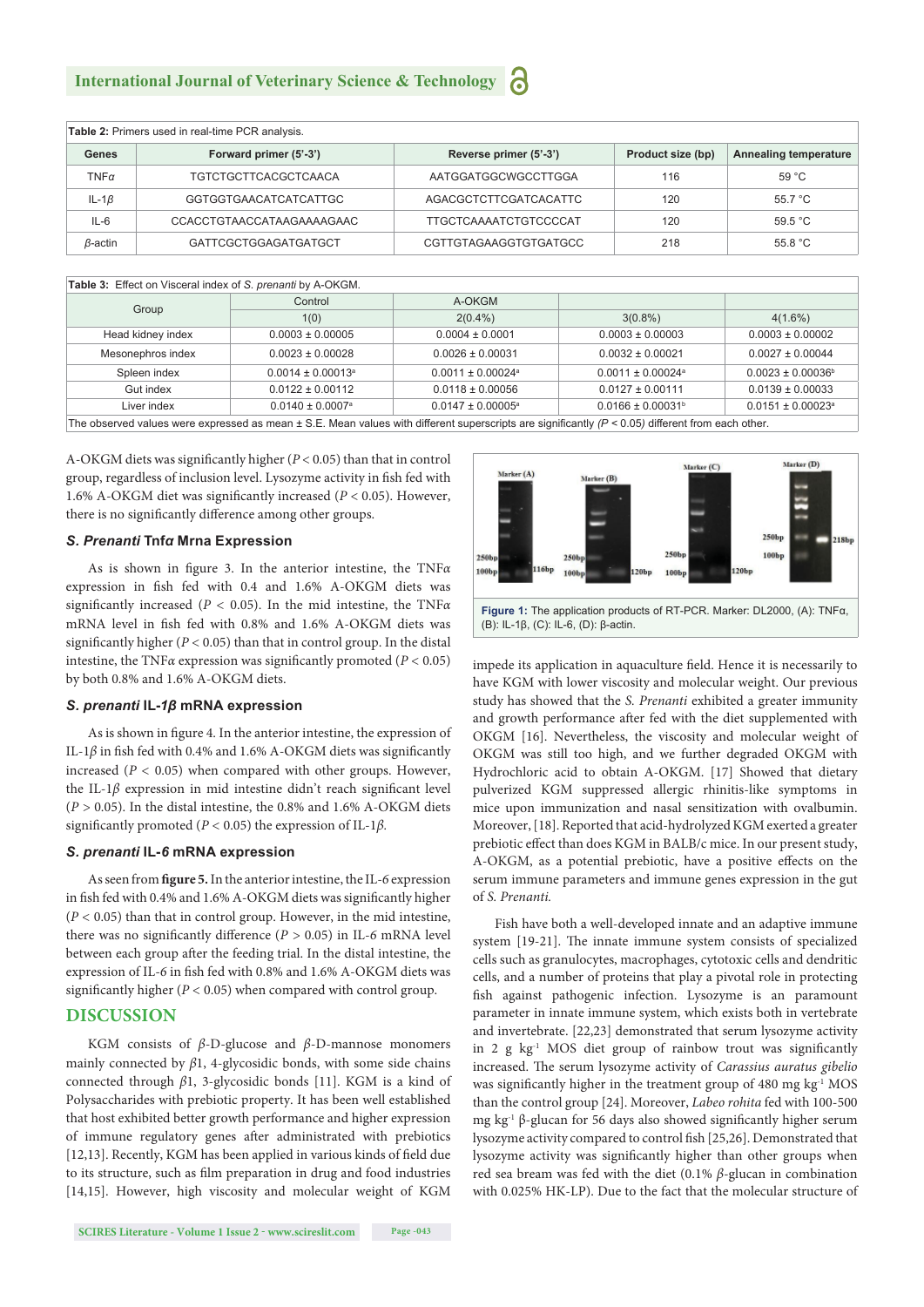#### **International Journal of Veterinary Science & Technology** Ы



**Figure 2:** The serum CRP level, lysozyme activity and IgM level of *Schizothorax prenanti* after fed with experiment diet. The observed values were expressed as mean  $\pm$  S.E. Mean values with different superscripts are significantly ( $P < 0.05$ ) different from each other.





Figure 4: Effects of A-OKGM on IL-1β expression in anterior, mid and distal gut of *Schizothorax prenanti*. The observed values were expressed as mean  $\pm$  S.E. Mean values with different superscripts are significantly ( $P < 0.05$ ) different from each other



A-OKGM similar to the MOS, β-glucan. In our present study, the serum lysozyme activity in fish fed with 1.6% A-OKGM diet was significantly increased when compared with control group.

C - Reactive Protein (CRP), which belongs to the pentraxin family, is commonly associated with the acute phase response [27,28] which is the first line of host defense against infection, injury or trauma. This reaction aim at eliminating infective organisms and preventing further tissue damage, but also at restoring the host's normal functions [29]. As CRP is a kind of acute phase proteins, it function in a variety of defense related activities such as limiting the dispersal of infectious agents, inactivation of proteases, killing of microbes, repair of tissue damage and other potential pathogens, and restoration of the healthy state [30]. The concentration of CRP is quite high in the normal serum of many fish species, which increases up to 20-fold following high temperature shock or administration of inflammatory agent [31-33]. Up to date, the inflammatory agents are mainly pathogens [34-36]. Limit paper study the effects of prebiotics, such as A-OKGM, on the level of CRP. In the carp, the oral administration of *β*-glucan for 25 days significantly increased serum CRP levels [37]. In our present study, the serum CRP level in *S. Prenanti* fed with A-OKGM diets was significantly higher than that in control group, regardless of the inclusion level. Besides, the IgM content was also significantly increased, regardless of inclusion level [16].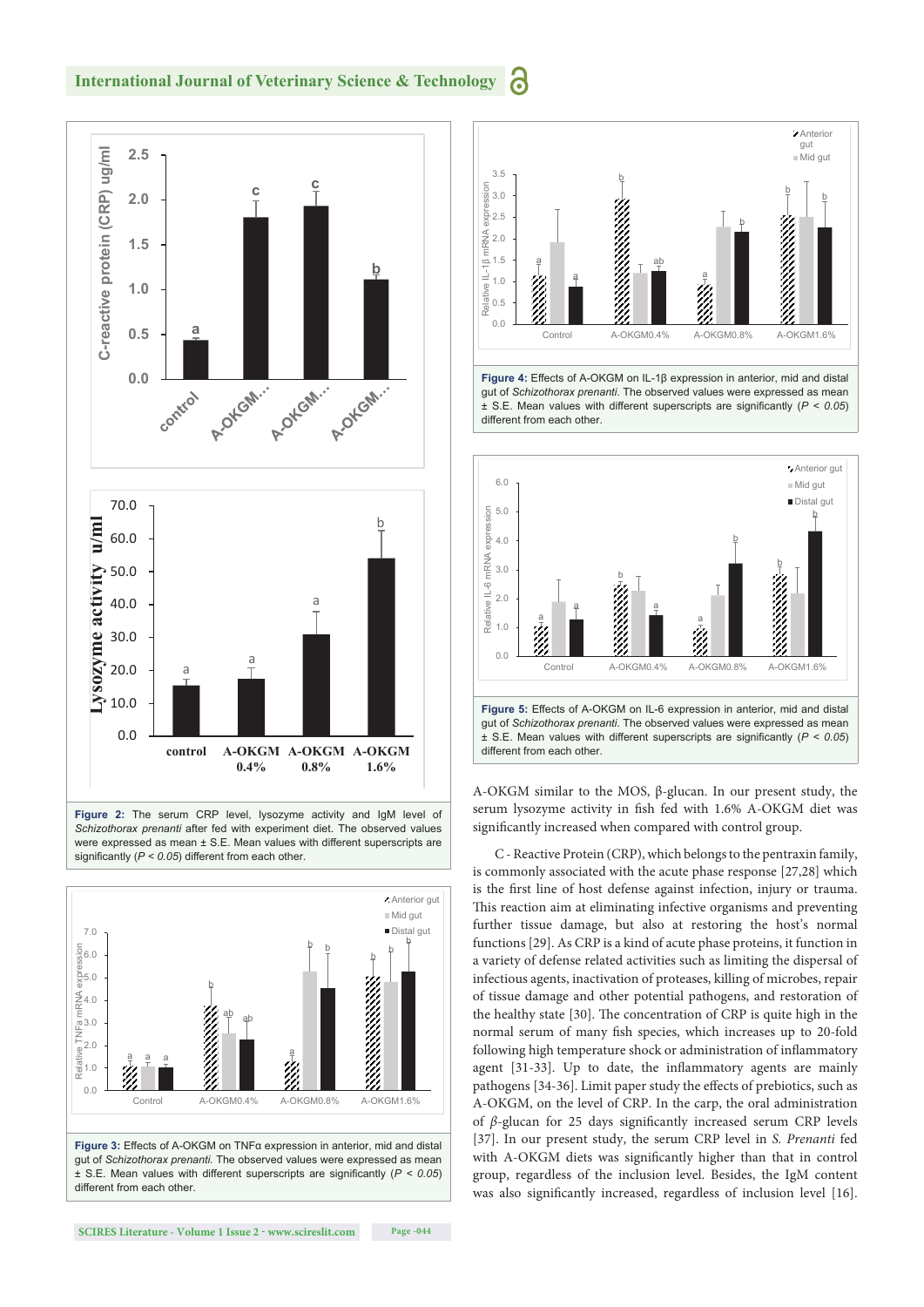Demonstrated that the content of IgM in *S. prenanti* fed with 2000 mg/kg OKGM was significantly higher than other groups. The major serum immunoglobulin in teleost fish is IgM which is an important molecule mediating humoral immune responses [38]. As for the immune organs, the spleen and liver index was significantly increased after fish fed with 1.6% A-OKGM and 0.8% A-OKGM, respectively. Taken together, present results indicated that diet supplemented with A-OKGM could in some degree enhance immunity of *S. Prenanti*.

To our best knowledge, our research is the first to explore the effects of A-OKGM on the immune related genes expression in the gut of *S. Prenanti*. Our present results indicated that the treatment diet stimulated the immune cell cytokines secretion in the gut. It is interesting that the expression of TNF *a* in the mid gut and distal gut was increased steadily in a dosage-dependent manner (0.4% to 1.6%). Moreover, IL-*6* mRNA level in distal gut was also increased in dosage-dependent manner. However, the same result didn't be observed in the expreession of IL-1*β*.

Interleukin (IL)-1 $\beta$  is an important inflammatory mediator and belongs to the interleukin-1 family of cytokines. IL-1*β* is produced by variety of cells, including monocytes, macrophages, T and B lymphocytes [39]. It plays a key role in the inflammatory process, enhancing cell-mediated immunity by inducing the growth and proliferation of lymphocytes, and by stimulating immune and inflammatory response effector cells [40]. In mammals, IL-1β mRNA expression of pigs fed Distillers Dried Grains With Solubles (DDGS) was significantly higher in ileum tissue than that of pigs fed other diets. DDGS, which was obtained from ethanol plants, contains plenty of  $β$ -glucan and MOS [41]. In fish, the diets supplemented with  $β$ -glucan can stimulate the carp macrophages and promote IL-1*β* expression [42]. In *Gadus morhua*, the spleen cell of cod incubated with *β*-glucan showed a significant up regulation of IL-1 $\beta$  at 24 h post-incubation when compared to control cells [43,44] demonstrated that IL-1*β* mRNA level was significantly up-regulated in gilthead seabream fed with *β*-glucan for 4 weeks when compare with other groups. In our present study, 0.4% and 1.6% A-OKGM diets significantly enhanced the IL-1*β* expression in anterior gut. Besides, *S. Prenanti* fed with 0.8% and 1.6% A-OKGM diets showed significantly higher expression of IL-1*β* in distal gut.

Interleukin-6 (IL-6) is a multifunctional cytokine with a wide range of biological activities associated with regulation of immune response and inflammation in many cell types, including macrophages and lymphocytes [45,46]. IL-6 is induced by response to viral or bacterial infection and pro-inflammatory cytokines, such as IL-1, Tumor Necrosis Factor (TNF)-*a*, or Platelet Derived Growth Factor (PDGF) [47-49]. Similar to IL-1 $\beta$ , IL-6 can act as a pro-inflammatory cytokine in innate immune response. To stimulate inflammatory activity, IL-6 promotes the production of acute phase response proteins, including the C reaction proteins and the related serum amyloid A proteins [50]. Our present results indicate that A-OKGM can up-regulate the IL-*6*  expression. In detail, IL-*6* mRNA level in 0.4% and 1.6% A-OKGM diet groups was significantly promoted in anterior gut. The 0.8% and 1.6% A-OKGM diets significantly enhanced IL-6 expression in distal gut. In carp, the *β*-glucan enriched bath stimulates the wound healing process by significantly up-regulated IL-6 expression after three days post-wounding [51]. At present, many authors only focused on the IL-6 expression changes in response to bacterial challenge. Limited papers studied on the effects of prebiotics, such as A-OKGM, on the IL-*6* expression [52]. Demonstrated that the IL*-6* expression of rainbow trout was significantly induced after infected with *Yersinia*  *ruckeri*. In *Oncorhynchus mykiss* larvae, the IL-*6* was up-regulated and the expression slowly increased until end of the experiment after infected with *Ichthyophthirius multifiliis* [53] Moreover, [54] reported that the mRNA levels of IL-6 in spleens, intestine tissue and livers (Figure 6A, B, C) of blunt snout bream all increased significantly (*P <* 0.05), with maximum values attained at 6 h, 3 h, 6 h (10, 6, 18-fold, respectively) after *Aeromonas hydrophila* injection.

Tumor Necrosis Factor α (TNF *a),* is a major mediator of pro-inflammatory and antimicrobial defense mechanisms, able to eliminate various pathogens by inducing a variety of cellular responses such as phagocytosis and chemotaxis, and is considered an excellent biomarker and health indicator for both mammals and fish [55-57]. Many studies have reported that polysaccharides induce the expression of TNF*a* mRNA. In mammals, the TNF*a* expression in rat fed with *Grifola frondosa* polysaccharide was markedly increased [58]. In fish, [59] reported that administration of *Astragalus* polysaccharides significantly up-regulated TNFα mRNA level in carp. Similarly, Immunogen® (mainly β-Glucan and MOS) significantly enhanced the TNF*α* gene expression in rainbow trout [60]. In our present study, in the anterior gut, 0.4% and 1.6% A-OKGM diet groups significantly enhanced TNFα gene expression. Besides, diets supplemented with 0.8% and 1.6% A-OKGM significantly promoted expression of TNF*α* in mid and distal gut.

In short, feeding A-OKGM supplemented diet to *S. Prenanti*  induced the immune response in the gut. Although the mechanisms of the action of A-OKGM on the gut immune system are unclear, we suspect that dietary A-OKGM is closely related to the production of immune cytokines. It is clearly showed that A-OKGM promoted IL-1β, IL-6 and TNFα genes expression. The Cytokines (such as IL-1β, IL-6 and TNF *α*) are indispensable for macrophage, neutrophil, and lymphocyte recruitment to the infected tissues and their activation as pathogen eliminators (61). Meanwhile, cytokines can also induce acute phase proteins, including Mannose-Binding Lectin (MBL) and C - Reactive Protein (CRP) [62]. The increased content of CRP in serum was also observed in our present study.

In conclusion, A-OKGM modified from KGM can act as Immunostimulant to enhance the immunity of *S. Prenanti* by promoting serum immune parameters and immune related gene expressions.

#### **REFERENCES**

- 1. Mu XJ, Pridgeon JW, Klesius PH. Comparative transcriptional analysis reveals distinct expression patterns of channel catfish genes after the first infection and re-infection with *aeromonas hydrophila*. Fish Shellfish Immunol. 2013; 35: 1566-1576. https://goo.gl/QrVoe6
- 2. Martin SAM, Dehler CE, Krol E. Transcriptomic responses in the fish intestine. Dev Comp Immunol. 2016; 64: 103-117. https://goo.gl/tPt7f2
- 3. Salinas I, Parra D. Fish mucosal immunity: intestine. In: Beck, B.H., Peatman, E. (Eds.), Mucosal Health in Aquaculture. Academic Press, London, 2015; 135-171. https://goo.gl/M2o92W
- 4. Merrifield DL, Rodiles A, The fish microbiome and its interactions with mucosal tissues. In: Beck, B.H., Peatman, E. (Eds.), Mucosal Health in Aquaculture. Academic Press, London, 2015; 273-295. https://goo.gl/z7343b
- 5. Akira S, Hirano T, Taga T, Kishimoto T. Biology of multifunctional cytokines: IL-6 and related molecules (IL-1 and TNF). FASEB J. 1990; 4: 2860-2867. https://goo.gl/bKh3d7
- 6. Rurangwa E, Sipkema D, Kals J, Ter VM, Forlenza M, Bacanu GM, et al. Impact of a novel protein meal on the gastrointestinal microbiota and the host transcriptome of larval zebrafish Danio rerio. Front Physiol. 2015; 6: 133. https://goo.gl/1CZatB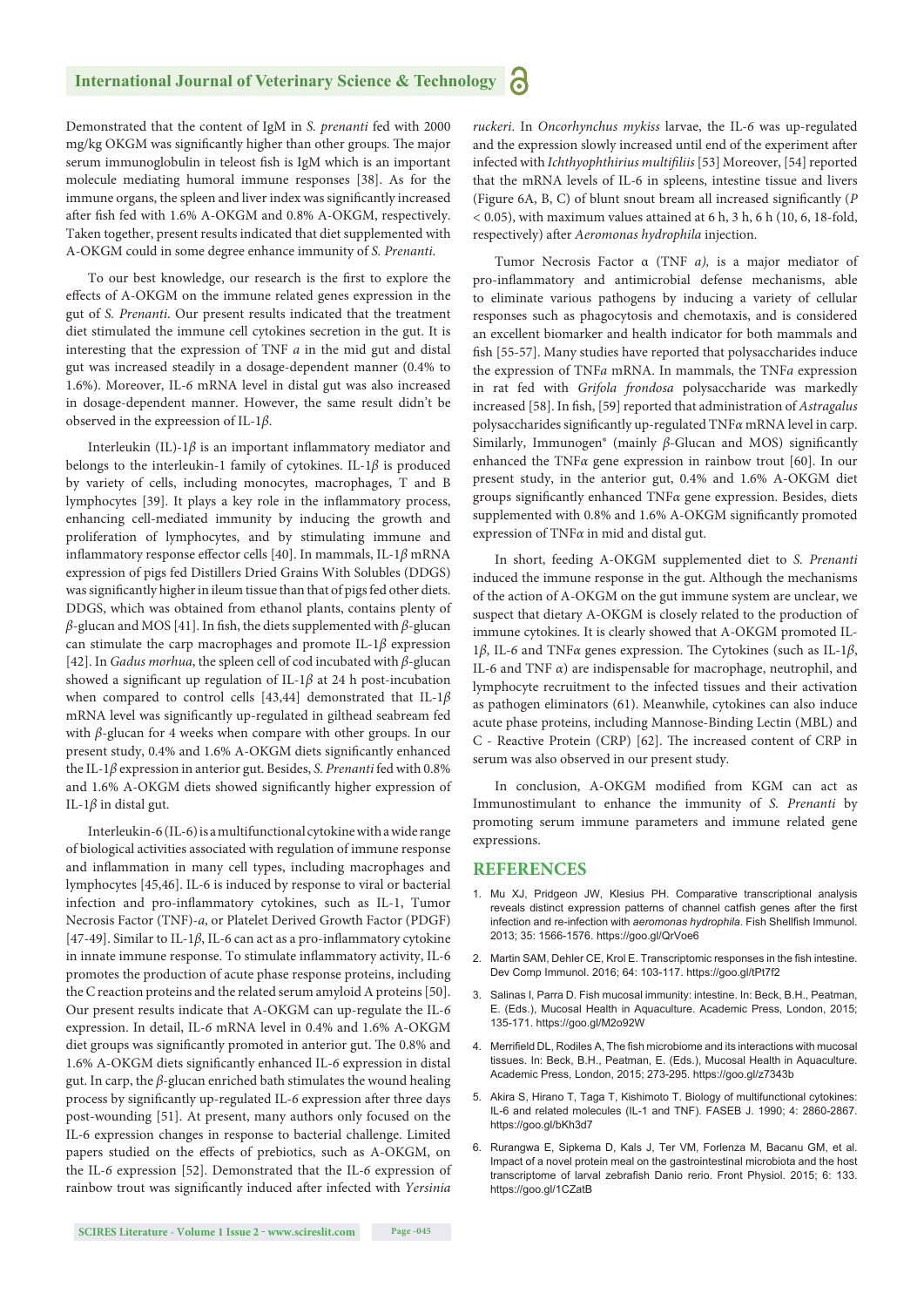- 7. Zhou QC, Buentello JA, lii DMG. Effects of dietary prebiotics on growth performance, immune response and intestinal morphology of red drum (*sciaenops ocellatus* ). Aquaculture. 2010; 309: 253-257. https://goo.gl/dHZGFH
- 8. Munir MB, Hashim R, Chai YH, Marsh TL, Nor SAM. Dietary prebiotics and probiotics influence growth performance, nutrient digestibility and the expression of immune regulatory genes in snakehead (*channa striata*) fi ngerlings. Aquaculture. 2016; 460: 59-68. https://goo.gl/gkwz5o
- 9. Dawood MAO, Koshio S, Ishikawa M, Yokoyama S, Basuini MFE, Hossain MS, et al. Dietary supplementation of β-glucan improves growth performance, the innate immune response and stress resistance of red sea bream, *pagrus* major. Aquac Nutr. 2015; 43: 385-387. https://goo.gl/TgUVBK
- 10. Chen MR, Wang HJ, Yan QP, Zheng QR, Yang M, Lv Z, et al. Effects of dietary oxidized konjac glucomannan sulfates (OKGMS) and acidolysisoxidized konjac glucomannan (A-OKGM) on the immunity and expression of immune-related genes of schizothorax prenanti. Fish Shellfish Immunol. 2016; 56: 96-105. https://goo.gl/m9CcXt
- 11. Tester RF, Al-Ghazzewi FH. Mannans and health, with a special focus on glucomannans. Food Res Int. 2013; 50: 384-391. https://goo.gl/APgEXQ
- 12. Pourabedin M, Zhao X. Prebiotics and gut microbiota in chickens. FEMS Microbiol Lett. 2015; 362. https://goo.gl/AMWmKb
- 13. Dawood MAO, Koshio S. Recent advances in the role of probiotics and prebiotics in carp aquaculture: A review. Aquaculture. 2016; 454: 243-251. https://goo.gl/5CREKA
- 14. Zhang YQ, Xie BJ, Xin G. Advance in the applications of konjac glucomannan and its derivatives. Carbohyd Polym. 2005; 60: 27-31. https://goo.gl/XrWXKS
- 15. Man X, Li W, Corke H, Yan W, Ni X, Fang Y, Jiang F. Characterization of konjac glucomannan-ethyl cellulose film formation via microscopy. Int J Biol Macromol. 2016; 85: 434-441. https://goo.gl/jWR5dF
- 16. Zhang L, Wu Y, Wang L, Wang H. Effects of Oxidized Konjac glucomannan (OKGM) on growth and immune function of *Schizothorax prenanti*. Fish Shellfish Immunol. 2013; 35: 1105-1110. https://goo.gl/yKSWhs
- 17. Onishi N, Kawamoto S, Ueda K, Yamanaka Y, Katayama A, Suzuki H, et al. Dietary pulverized konjac glucomannan prevents the development of allergic rhinitis-like symptoms and IgE response in mice. Biosci Biotech Bioch. 2007; 71: 2551-2556. https://goo.gl/4oz716
- 18. Chen HL, Fan YH, Chen ME, Chan Y. Unhydrolyzed and hydrolyzed konjac glucomannans modulated cecal and fecal microflora in Balb/c mice. Nutrition. 2005; 21: 1059-1064. https://goo.gl/ejVQfg
- 19. Magnadottir B. Innate immunity of fish (overview). Fish Shellfish Immunol. 2006; 20: 137-151. https://goo.gl/cL2SKP
- 20. Ellis AE. Innate host defense mechanisms of fish against viruses and bacteria. Dev Comp Immunol. 2001; 25: 827-839. https://goo.gl/Cfy2ZR
- 21. Iwama G, Nakanishi T. The fish immune system: organism, pathogen, and environment. Fish Physiology. 1996. https://goo.gl/2BXcyi
- 22. Caballero MJ, Montero D, Torrecillas S, Makol A, Benítez-Santana T, Sweetman J, et al. Reduced gut bacterial translocation in European sea bass (Dicentrarchus labrax) fed mannan oligosaccharides (MOS). Fish Shellfish Immunol. 2011; 30: 674-681. https://goo.gl/DCvrLJ
- 23. Staykov Y. Spring P. Deney S. Sweetman J. Effect of a mannan oligosaccharide on the growth performance and immune status of rainbow trout ( *Oncorhynchus mykiss* ). Aquacult Int. 2007; 15: 153-161. https://goo.gl/YLVxzj
- 24. Liu B, Xu L, Ge X, Xie J, Xu P, Zhou Q, et al. Effects of mannan oligosaccharide on the physiological responses, HSP70 gene expression and disease resistance of Allogynogenetic crucian carp (*Carassius auratus gibelio*) under *Aeromonas hydrophila* infection. Fish Shellfish Immunol. 2013; 34: 1395-1403.
- 25. Misra CK, Das BK, Mukherjee SC, Pattnaik P. Effect of long term administration of dietary *β*-glucan on immunity, growth and survival of *Labeo*  rohita fingerlings. Aquaculture. 2006; 255: 82-94. https://goo.gl/vC3Dzh
- 26. Dawood MAO, Koshio S, Ishikawa M, Yokoyama S. Interaction effects of dietary supplementation of heat-killed *Lactobacillus plantarum* and β-glucan on growth performance, digestibility and immune response of juvenile red sea bream, Pagrus major. Fish Shellfish Immunol. 2015; 45:33-42. https://goo.gl/uLvoiW
- 27. Cartwright JR, Tharia HA, Burns I, Shrive AK, Hoole D, Greenhough TJ. Isolation and characterisation of pentraxin-like serum proteins from the common carp *Cyprinus carpio*. Dev Comp Immunol. 2004; 28: 113-125. https://goo.gl/VEkT3T
- 28. Pepys MB, Dash AC, Fletcher TC, Richardson N, Munn EA, Feinstein A. Analogues in other mammals and in fish of human plasma proteins, C-reactive protein and amyloid P component. Nature. 1978; 273:168-170. https://goo.gl/jZvwyN
- 29. Baumann H, Gauldie J. The acute phase response. Immunol Today. 1994; 15: 74-80. https://goo.gl/6PNhEL
- 30. Bayne CJ, Gerwick L. The acute phase response and innate immunity of fish. Dev Comp Immunol. 2001; 25: 725-743. https://goo.gl/7owytZ
- 31. Kodama H, Matsuoka Y, Tanaka Y, Liu Y, Iwasaki T, Watarai S. Changes of C-reactive protein levels in rainbow trout (*Oncorhynchus mykis*s) sera after exposure to anti-ectoparasitic chemicals used in aquaculture. Fish Shellfish Immunol. 2004; 16: 589-597. https://goo.gl/LKNARg
- 32. Szalai AJ, Bly JE, Clem LW. Changes in serum concentrations of channel catfish (*Ictalurus punctatus Rafinesque*) Phosphorylcholine-Reactive Protein (PRP) in response to inflammatory agents, low temperature-shock and infection by the fungus Saprolegnia sp. Fish Shellfish Immunol. 1994; 4: 323-336. https://goo.gl/eCWYYu
- 33. Winkelhake JL, Chang RJ. Acute phase (C-reactive) protein-like macromolecules from rainbow trout (*Salmo gairdneri*). Dev Comp Immunol. 1982; 6: 481-489. https://goo.gl/g26Ff9
- 34. Kodama H, Yamada F, Murai T, Nakanishi Y, Mikami T, Izawa H. Activation of trout macrophages and production of CRP after immunization with *Vibrio angillarum*. Dev Comp Immunol. 1989; 13:123-132. https://goo.gl/vHXA4b
- 35. Pionnier N, Falco A, Miest J, Frost P, Irnazarow I, Shrive A, Hoole D. Dietary *β*-glucan stimulate complement and C-reactive protein acute phase responses in common carp ( *Cyprinus carpio* ) during an *Aeromonas*  salmonicida infection. Fish Shellfish Immunol. 2013; 34: 819-831. https://goo.gl/6F1udx
- 36. Li MF, Chen C, Li J, Sun L. The C-reactive protein of tongue sole *Cynoglossus semilaevis* is an acute phase protein that interacts with bacterial pathogens and stimulates the antibacterial activity of peripheral blood leukocytes. Fish Shellfish Immunol. 2013; 34: 623-631. https://goo.gl/uCUnDg
- 37. Pionnier N, Falco A, Miest JJ, Shrive AK, Hoole D. Feeding common carp *Cyprinus carpio* with *β*-glucan supplemented diet stimulates C-reactive protein and complement immune acutephase responses following PAMPs injection. Fish Shellfish Immunol. 2014; 39: 285-295. https://goo.gl/6BuasD
- 38. Hordvik I, Kamil A, Bilal S, Raae A, Fjelldal PG, Koppang EO. Characterization of serum IgM in teleost fish, with emphasis on salmonids. Fish Shellfish Immunol. 2013; 34: 1656.
- 39. Oppenheim JJ, Kovacs EJ, Matsushima K, Durum SK. There is more than one interleukin 1. Immunol Today. 1986; 7: 45-56. https://goo.gl/Yh81J6
- 40. Pleguezuelos O, Zou J, Cunningham C, Secombes CJ. Cloning, sequencing, and analysis of expression of a second? gene in rainbow trout (*Oncorhynchus mykiss*). Immunogenetics. 2000; 51: 1002-1011. https://goo.gl/8o2nq6
- 41. Weber TE, Ziemer CJ, Kerr BJ. Effects of adding fibrous feedstuffs to the diet of young pigs on growth performance, intestinal cytokines, and circulating acute-phase proteins. J Anim Sci. 2008; 86: 871-881. https://goo.gl/pehP9C
- 42. Pietretti D, Vera-Jimenez NI, Hoole D, Wiegertjes GF. Oxidative burst and nitric oxide responses in carp macrophages induced by zymosan, MacroGard ® and selective dectin-1 agonists suggest recognition by multiple pattern recognition receptors. Fish Shellfish Immunol. 2013; 35: 847-857. https://goo.gl/GwP58h
- 43. Caipang CMA, Lazado CC, Brinchmann MF, Kiron V. Transcription of selected immune-related genes in spleen cells of cod, *Gadus morhua*  following incubation with alginic acid and β-glucan. J Exp Mar Biol Ecol. 2012; 416: 202-207. https://goo.gl/j38Twf
- 44. Guzmán-Villanueva LT, Tovar-Ramirez D, Gisbert E, Cordero H, Guardiola FA, Cuesta A, et al. Dietary administration of β-1,3/1,6-glucan and probiotic strain *Shewanella putrefaciens*, single or combined, on *gilthead seabream* growth, immune responses and gene expression. Fish Shellfish Immunol. 2014; 39: 34-41. https://goo.gl/XCj5tG